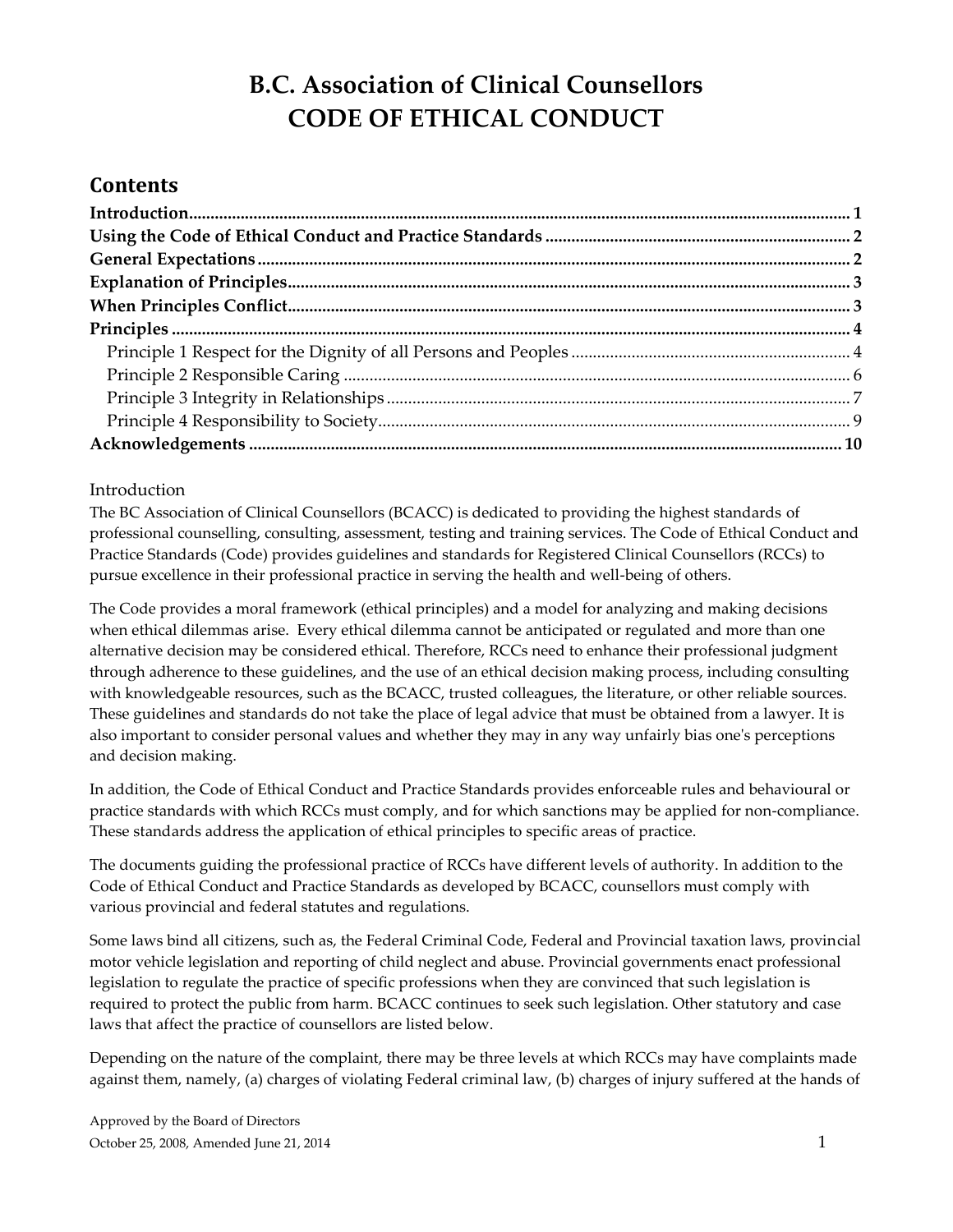the RCC under malpractice or tort (civil) law, or (c) a violation of BCACC ethics and standards subject to disciplinary procedures as defined by the profession and consistent with the law.

The law and professional standards usually complement each other. However, the law is generally considered to take precedence over professionally defined standards should they be in conflict, and it is usually considered a personal choice and risk should one choose to disobey the law on grounds of conscience. BCACC encourages its members to consult as widely as the situation demands, and to consider all of the implications of any such decisions.

The Code of Ethical Conduct and Practice Standards, including ethical principles, as developed by the profession, is the morally highest and most aspirational regulatory document, and may require a higher standard of behaviour than required by the law. In a code of conduct some aspects of ethical principles are translated into behavioural definitions that constitute enforceable rules for professional conduct. Practice standards are incorporated along with the BCACC Code of Ethical Conduct, although in some professions they are incorporated in regulations that are attached to the professional legislation. Practice guidelines, position statements, special guidelines, etc, support counsellors in providing competent and ethical practice in specific areas of practice, and while they may help to define competency they are not binding or enforceable by themselves.

#### \*\*\*\*\*\*\*\*\*\*\*\*\*\*\*\*\*\*\*\*\*\*\*\*\*\*\*\*\*\*\*\*\*\*\*\*\*\*\*\*\*\*\*\*\*\*\*\*\*\*\*\*\*\*\*\*\*\*\*\*\*\*\*\*\*\*\*\*\*\*\*\*\*\*\*\*\*\*\*\*\*\*

# <span id="page-1-0"></span>**Using the Code of Ethical Conduct and Practice Standards**

## <span id="page-1-1"></span>**General Expectations**

As members of the BCACC, RCCs commit that they will:

- 1. Adhere to the Code of Ethical Conduct, Practice Standards and appropriate application of the Guidelines.
- 2. Assess the ethical aspects of their practices on an on-going basis.
- 3. Discuss ethical issues with supervisors and colleagues.
- 4. Bring new ethical issues and questions to the attention of the BCACC.
- 5. Address perceived unethical behaviour of colleagues in an appropriate manner, which, where appropriate, emphasizes remedial clarification and education. In addressing such behaviour RCCs will consider their own motivations and avoid making malicious or vexatious complaints.
- 6. Accept and consider feedback with respect to their own actions and perceived unethical behaviour, and take positive steps to resolve the situation.
- 7. Cooperate with duly constituted committees of the BCACC that are concerned with ethics or ethical conduct.
- 8. Uphold the dignity and reputation of counselling therapy and do nothing that a reasonable and informed person would understand as bringing the practice and profession of counselling therapy into disrepute.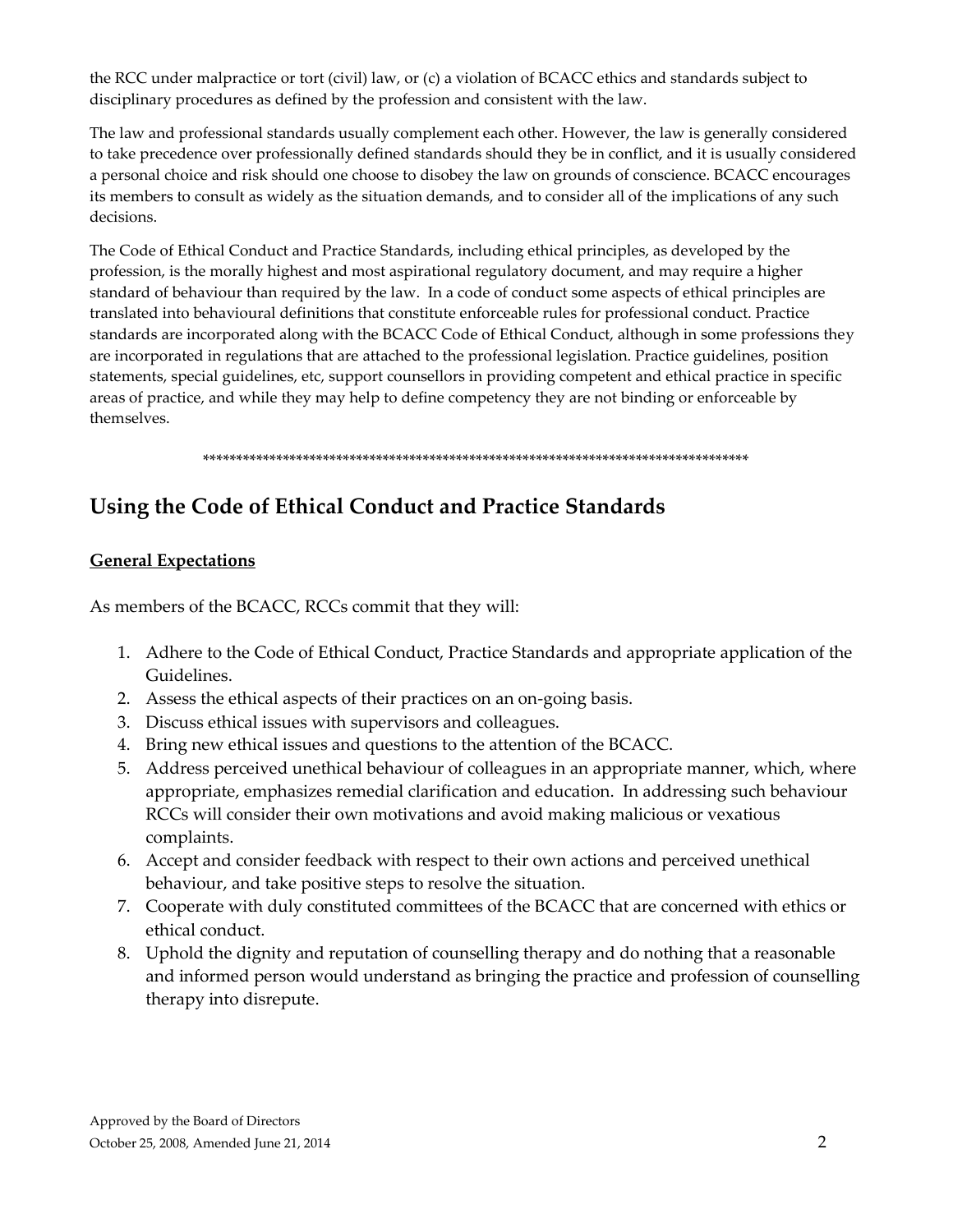## **Use of an Ethical Decision Making Process**

In navigating difficult ethical issues, going through a careful process such as the one contained in the *Guideline for Ethical Decision Making* is normally appropriate.

## <span id="page-2-0"></span>**Explanation of Principles**

The Code of Ethical Conduct is based upon four fundamental ethical principles.

- *Principle I: Respect for the Dignity of All Persons and Peoples*
- *Principle II: Responsible Caring*
- *Principle III: Integrity in Relationships*
- *Principle IV: Responsibility to Society*

These principles are intended to reflect a general, commonly understood and universal moral framework. They are aspirational in nature, and the behavioural applications of these principles may vary somewhat in the context of different cultural beliefs and expectations. However, one does not accept allegedly cultural practices that cause harm to persons and peoples.

## <span id="page-2-1"></span>**When Principles Conflict**

The four fundamental principles should each be taken into account in good ethical decision making. However, occasions will arise where the principles conflict. A mandated order of importance is impossible given the complex nature of many ethical issues. However, as a general guide:

*Principle I: Respect for the Dignity of All Persons and Peoples* should be given the highest weight, unless there is a clear and imminent danger to the physical safety of any person.

*Principle II: Responsible Caring* generally has the second highest weight, and should be carried out in ways that respect the dignity of persons and peoples.

*Principle III: Integrity in Relationships* will be of third priority if it clearly conflicts with the first two principles.

<span id="page-2-2"></span>*Principle IV: Responsibility to Society* should, if it conflicts with the other principles, generally be given the lowest priority. Placing Responsibility to Society as less important in priority than the respect for the individual and individual rights reflects a Euro-North American entrenched value that is not universally held by all societies. Normally communities and societies in British Columbia will hold similar values to Principles I to III, and consequently, ways may be respectfully negotiated that do not place the collective good of the society in conflict with respect and caring for individuals. In respecting a diversity of cultural beliefs, it is important not to endorse practices that clearly harm individuals in those cultures, or that violate Canadian laws.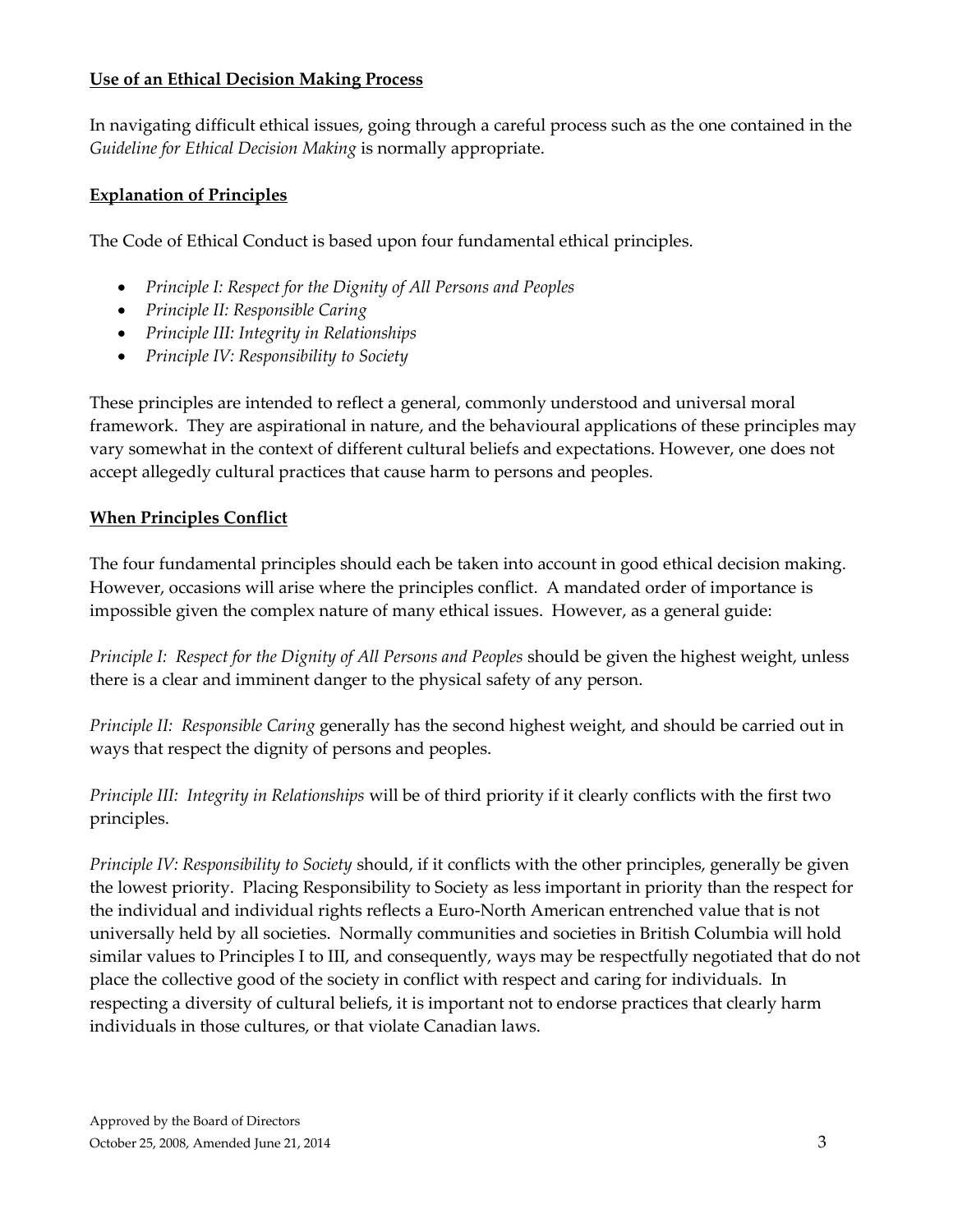# **Principles**

# <span id="page-3-0"></span>**Principle 1 Respect for the Dignity of all Persons and Peoples**

Respect for the dignity of persons provides a foundation for many other ethical principles. It is intended to recognize the inherent worth of all human beings. This includes respect for peoples, since all human beings belong to unique societies, which create human interdependence, contribute to identity, and establish the connection of all human beings to all other human beings, including past and future generations. It is recognized that a relationship of respect and caring for the natural environment is also essential for the well being and survival of humans individually and collectively.

To practice the principle of *Respect for All Persons and Peoples*, RCCs will:

- **Generally** 1) Demonstrate respect for the unique worth and inherent dignity of all human beings.
	- 2) Use language in all communications that conveys respect for persons and peoples.
	- 3) Avoid derogatory comments about individuals or groups, including demeaning jokes based on characteristics such as ethnic and cultural background, gender, class, age, sex, sexual orientation, nationality, colour, race, religion, marital status, physical or mental abilities, socioeconomic status, or any other preference or personal characteristic, condition or status.
	- 4) Abstain from all forms of harassment.
	- 5) Refuse to participate in practices disrespectful of the rights of other persons and peoples.
	- 6) Refuse to advise, train or supply information to anyone who, in the RCC's judgment, will use the knowledge or skills to infringe on human rights.
	- 7) Make every reasonable effort to ensure that therapeutic and psychological knowledge is not used, intentionally or unintentionally, to infringe on human rights.
	- 8) Assume primary responsibility to the client, as the direct recipient of the RCC's professional activities.
		- 9) When rendering a formal professional opinion about a person that has implications for that person's legal or civil rights, do so only on the basis of direct and substantial professional contact or a formal assessment of that person.
		- 10) Base formal professional opinions on a professional knowledge base, and document any limitations regarding the confidence they have in their results and opinion.
		- 11) Obtain free and informed consent for all services.
- **Informed Consent**

**Respect for Clients**

- 12) Inform clients of their rights as consumers of the RCC's services, including procedures for resolving differences and filing complaints.
- 13) If urgency requires action without obtaining informed consent, obtain that consent at the earliest reasonable time thereafter.
- 14) Respect a client's clearly expressed wishes to involve others in the client's decision making regarding informed consent.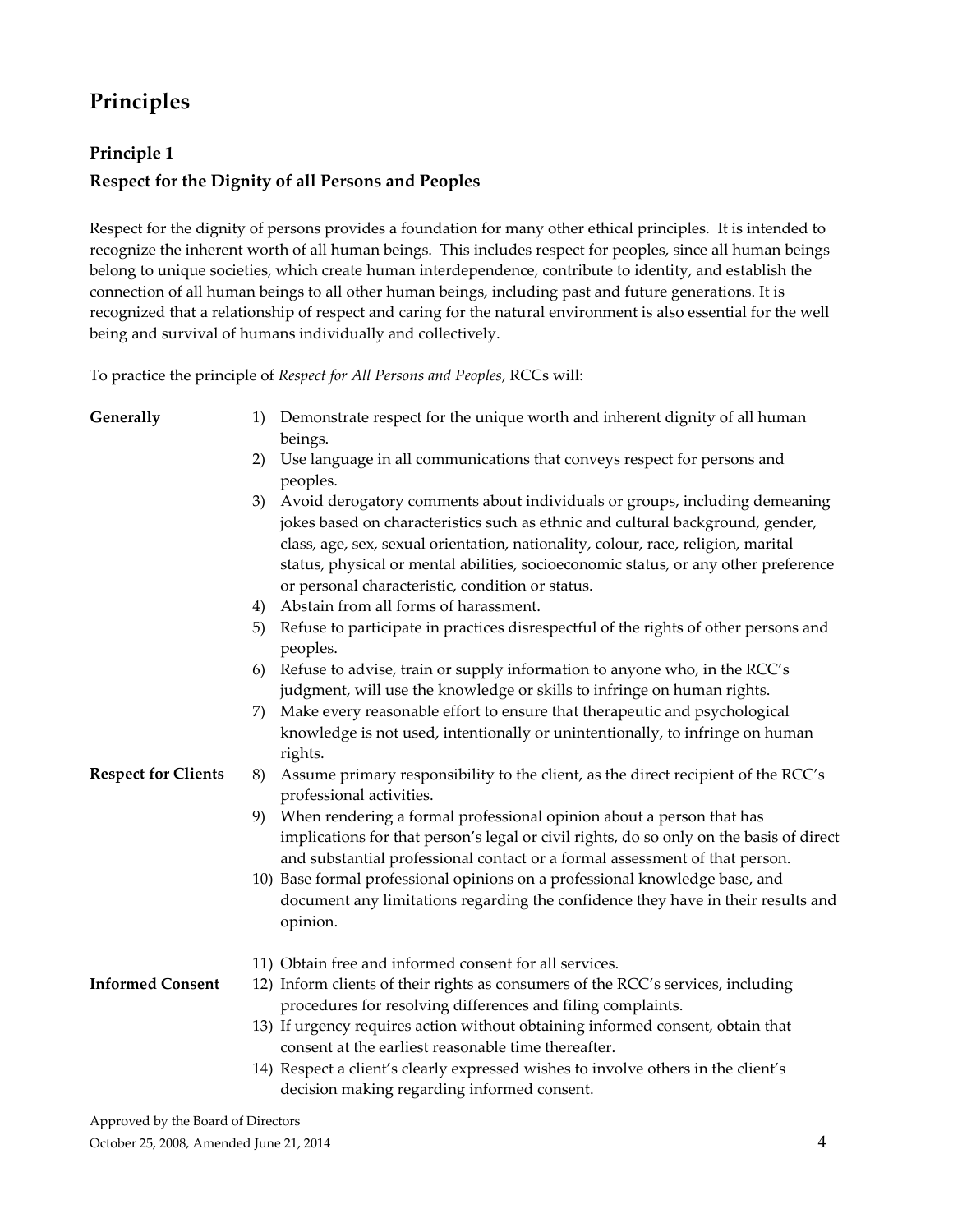|                                         | 15) Where the client is not capable of informed consent to treatment, interact with the<br>legally designated substitute decision maker in such a way as to promote the<br>greatest degree of self realization for the client.              |
|-----------------------------------------|---------------------------------------------------------------------------------------------------------------------------------------------------------------------------------------------------------------------------------------------|
|                                         | 16) Engage in mutual and ongoing negotiation with respect to therapeutic processes.                                                                                                                                                         |
|                                         | 17) Ensure the privacy and confidentiality of client information in accordance with<br>legal principles and professional standards.                                                                                                         |
| Privacy                                 | 18) Engage in appropriate consultation and supervision.                                                                                                                                                                                     |
|                                         | 19) Respect the client's cultural customs and beliefs.                                                                                                                                                                                      |
|                                         | 20) If the values of the RCC conflict with those of the client to the extent that the RCC                                                                                                                                                   |
|                                         | doubts his or her ability to be unbiased, communicate about the values                                                                                                                                                                      |
|                                         | differences and offer the option of referral to another counsellor.                                                                                                                                                                         |
| <b>Respect for Other</b><br>Individuals | 21) Treat family members or others connected with the client with respect, honesty,<br>and fairness.                                                                                                                                        |
|                                         | 22) Ensure the privacy of personal information in accordance with legal principles<br>and professional standards.                                                                                                                           |
|                                         | 23) Respect the right of clients, employees, research participants, students, trainees<br>and others to safeguard their own dignity.                                                                                                        |
|                                         | 24) Obtain informed consent for all research activities that involve more than                                                                                                                                                              |
|                                         | minimal risk of harm, or any attempt to change the behaviour of the research<br>participant.                                                                                                                                                |
| <b>Respect for Peoples</b>              | 25) Demonstrate respect for the diversity of persons and peoples.                                                                                                                                                                           |
|                                         | 26) Demonstrate respect for the customs and beliefs of diverse cultures, unless such<br>customs and beliefs seriously contravene the principle of respect for dignity of<br>persons or peoples, or causes serious harm to their well-being. |
|                                         | 27) Be aware of the meaning and impact of one's own ethnic and cultural                                                                                                                                                                     |
|                                         | background, gender, class, age, sex, sexual orientation, nationality, colour, race,                                                                                                                                                         |
|                                         | religion, marital status, physical or mental abilities, socioeconomic status, or any<br>other preference or personal characteristic, condition or status.                                                                                   |
|                                         | 28) Actively engage in broadening one's own knowledge of ethnic and cultural<br>experiences.                                                                                                                                                |
|                                         | 29) Appropriately explore cultural differences in therapeutic situations.                                                                                                                                                                   |
|                                         | 30) Where the therapist's beliefs may adversely affect the therapeutic outcome, offer                                                                                                                                                       |
|                                         | the alternative of an appropriate referral.                                                                                                                                                                                                 |
| <b>Respect for Self</b>                 | 31) Engage in self-care activities, in recognition of the unique professional stresses                                                                                                                                                      |
|                                         | involved in counselling practice, and in order to maintain optimal levels of                                                                                                                                                                |
|                                         | professional practice.                                                                                                                                                                                                                      |
|                                         | 32) Evaluate professional activities for evidence of the RCC's personal biases or                                                                                                                                                           |
|                                         | discriminatory attitudes and practices.                                                                                                                                                                                                     |
|                                         | 33) Obtain personal therapy or take other appropriate steps where the RCC's                                                                                                                                                                 |
|                                         | personal issues or stresses interfere, or are likely to interfere, with the RCC's                                                                                                                                                           |
|                                         | ability to be of professional assistance.                                                                                                                                                                                                   |
|                                         | 34) Limit self disclosure in counselling clients only to that which serves the client's<br>best interests.                                                                                                                                  |
|                                         | 35) Protect and safeguard themselves from serious harm and violations of their own                                                                                                                                                          |
|                                         | rights in carrying out their professional activities.                                                                                                                                                                                       |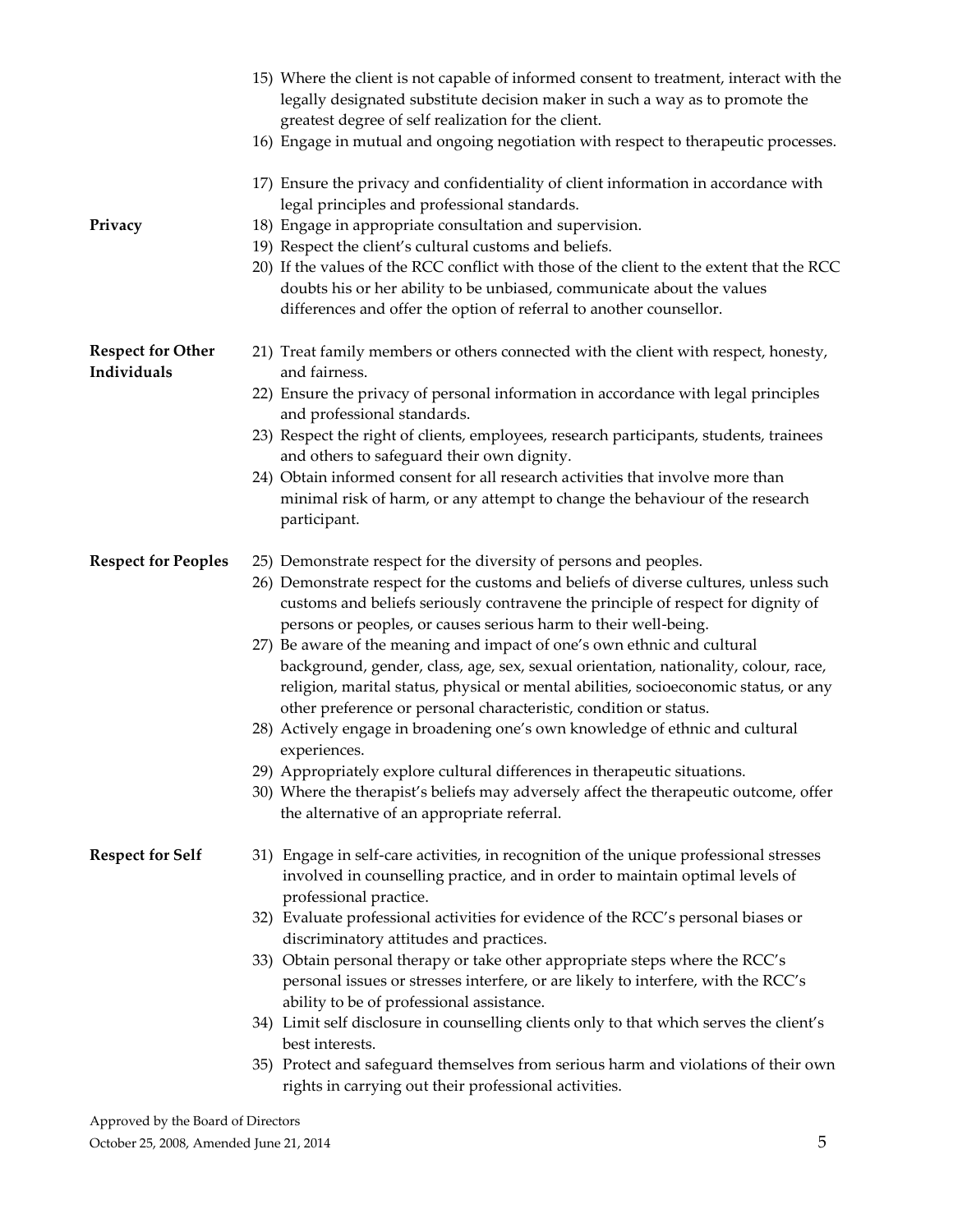# <span id="page-5-0"></span>**Principle 2**

# **Responsible Caring**

Responsible caring means that all interactions involving clients are made for the client's benefit. This includes thorough assessment, as well as competency in skills appropriate to the situation, the client, and the social and cultural context.

To practice the Principle of *Responsible Caring*, RCCs will:

| Generally                                | 1) | In all activities connected with professional practice, demonstrate active<br>concern for the well being of individuals, families, groups and communities.                                                    |
|------------------------------------------|----|---------------------------------------------------------------------------------------------------------------------------------------------------------------------------------------------------------------|
|                                          | 2) | Terminate an activity when it is clear that the activity carries more than<br>minimal risk of harm and is found to be more harmful than beneficial, or<br>when the activity is no longer needed.              |
|                                          | 3) | Respect the abilities of individuals, families, groups and communities to                                                                                                                                     |
|                                          |    | make decisions on their own behalf and to care for themselves and each<br>other.                                                                                                                              |
|                                          | 4) | Remain aware of the RCC's own self-care needs and vulnerabilities.                                                                                                                                            |
|                                          | 5) | Engage in continuous learning and professional development based on<br>ongoing assessment of needs.                                                                                                           |
|                                          | 6) | Model effective and respectful professional boundaries.                                                                                                                                                       |
| <b>Competent Caring</b>                  | 7) | Limit practice and supervision to the areas of competence in which<br>proficiency has been gained through education, training or experience.                                                                  |
|                                          | 8) | Maintain competency in all practice areas through continuing education,<br>supervision or peer consultation, as per current professional standards.                                                           |
|                                          | 9) | When developing competency in a professional service that is new, obtain<br>appropriate training and engage in ongoing consultation with a professional<br>having expertise in the provision of that service. |
|                                          |    | 10) Refer to other professionals, technical or administrative resources when<br>referrals are in the best interests of the client(s).                                                                         |
|                                          |    | 11) Ensure that emergency needs of clients are addressed by appropriate<br>professionals during the RCC's absences from practice.                                                                             |
| <b>Carefully Managing</b><br><b>Risk</b> |    | 12) In all activities connected with professional practice, take care to maximize<br>benefits and minimize potential harm to individuals, families, groups and<br>communities.                                |
|                                          |    | 13) Maintain appropriate records of all interactions concerning each client, using<br>client-centered language.                                                                                               |
|                                          |    | 14) Engage in ongoing supervision or consultation.                                                                                                                                                            |
|                                          |    | 15) Do everything reasonably possible to stop or offset the consequences of                                                                                                                                   |
|                                          |    | actions by others when those actions are likely to cause serious physical harm                                                                                                                                |
|                                          |    | or death. This may include reporting to appropriate authorities, to an                                                                                                                                        |
|                                          |    | intended victim, or a family member or other support person who can<br>intervene, and would be done even where a confidential relationship is<br>involved.                                                    |
|                                          |    | 16) Act to stop or offset the consequences of seriously harmful activities being                                                                                                                              |
|                                          |    | carried out by another RCC or any other professional caregiver, when there is                                                                                                                                 |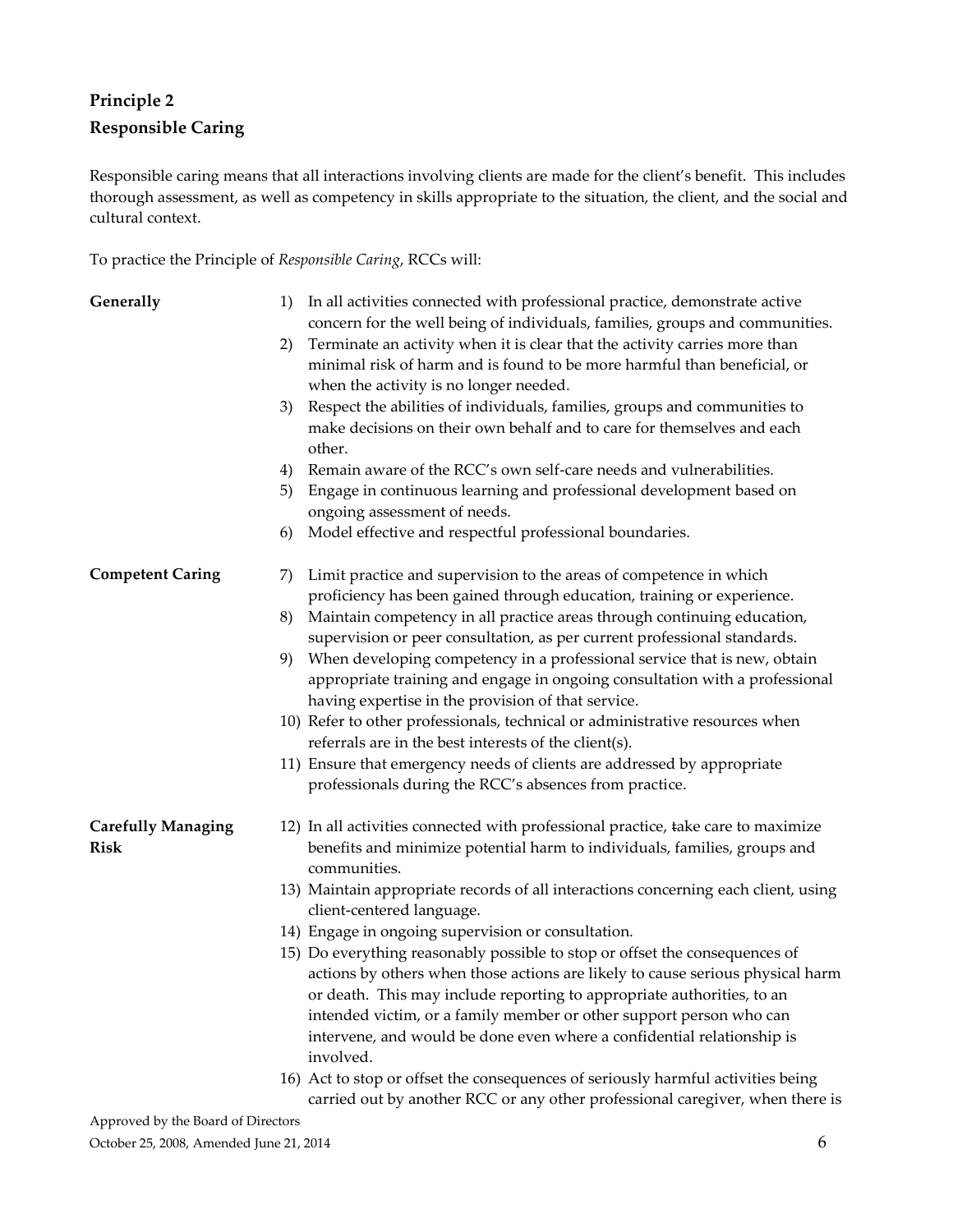objective information about the activities and the harm, and where these activities have come to their attention outside of a confidential client relationship. Action may include reporting to the appropriate regulatory body, authority, or committee for action, depending upon the RCC's judgment as to what is appropriate to offset the harm, and upon regulatory requirements for the body in question.

- 17) Collaborate and consult with other professionals as needed.
- 18) Act to minimize any negative impact of their research activities on research participants.
- 19) As far as possible, correct or offset harmful effects that occur in connection with research, professional practice or extra-professional activities.

# <span id="page-6-0"></span>**Principle 3 Integrity in Relationships**

Ethics and values are largely expressed in the relationships that RCCs have with self and with others. To have ethical integrity they remain aware of their values and the values of their communities. They are honest and straightforward in their communications, honestly assess and seek feedback on their performance, and avoid conflicts of interest that may compromise their professional activities.

To practice the principle of *Integrity in Relationships*, RCCs will:

| Generally                      | 1)<br>2)<br>3)<br>4)<br>5) | Aspire to the highest integrity possible in every situation.<br>Accept responsibility for the consequences of their actions.<br>Avoid the exploitation of others for personal, professional or financial gain.<br>Avoid conflicts of interest when possible, declare the conflict of interest when<br>it is inappropriate to avoid, and take measures to avoid adverse effects of<br>conflict of interest.<br>Strive for impartiality in all professional endeavours.                                                                                                                                                                                                                                                    |
|--------------------------------|----------------------------|--------------------------------------------------------------------------------------------------------------------------------------------------------------------------------------------------------------------------------------------------------------------------------------------------------------------------------------------------------------------------------------------------------------------------------------------------------------------------------------------------------------------------------------------------------------------------------------------------------------------------------------------------------------------------------------------------------------------------|
| Communicating in<br>Integrity  | 6)<br>7)                   | Commit to truthfulness and accuracy in communications.<br>Avoid incomplete disclosure of information unless complete disclosure is<br>culturally inappropriate or violates the confidentiality of others, or carries the<br>potential to do serious harm to individuals, families, groups or communities.                                                                                                                                                                                                                                                                                                                                                                                                                |
|                                | 8)                         | Use best judgment in accepting gifts or other benefits, considering the<br>situation, diagnosis, motivation, and vulnerability of the client. Gifts or<br>benefits from clients should be infrequent and of minimal value and not<br>compromise the professional relationship.                                                                                                                                                                                                                                                                                                                                                                                                                                           |
| <b>Connecting with clients</b> | 9)                         | Accurately state the nature of their training to clients.<br>10) Where the needs of the client exceed the ability to be of professional service,<br>offer an appropriate referral.<br>11) Where the RCC is aware, or ought to be aware that the RCC's own personal<br>issues, attitudes or stresses are interfering, or are likely to interfere with the<br>RCC's ability to be of professional assistance refrain from beginning or<br>continuing a professional relationship with a client.<br>12) If the RCC develops such personal issues after the professional relationship<br>has commenced, obtain professional assistance to determine whether to limit,<br>suspend or terminate the professional relationship. |
|                                |                            |                                                                                                                                                                                                                                                                                                                                                                                                                                                                                                                                                                                                                                                                                                                          |

Approved by the Board of Directors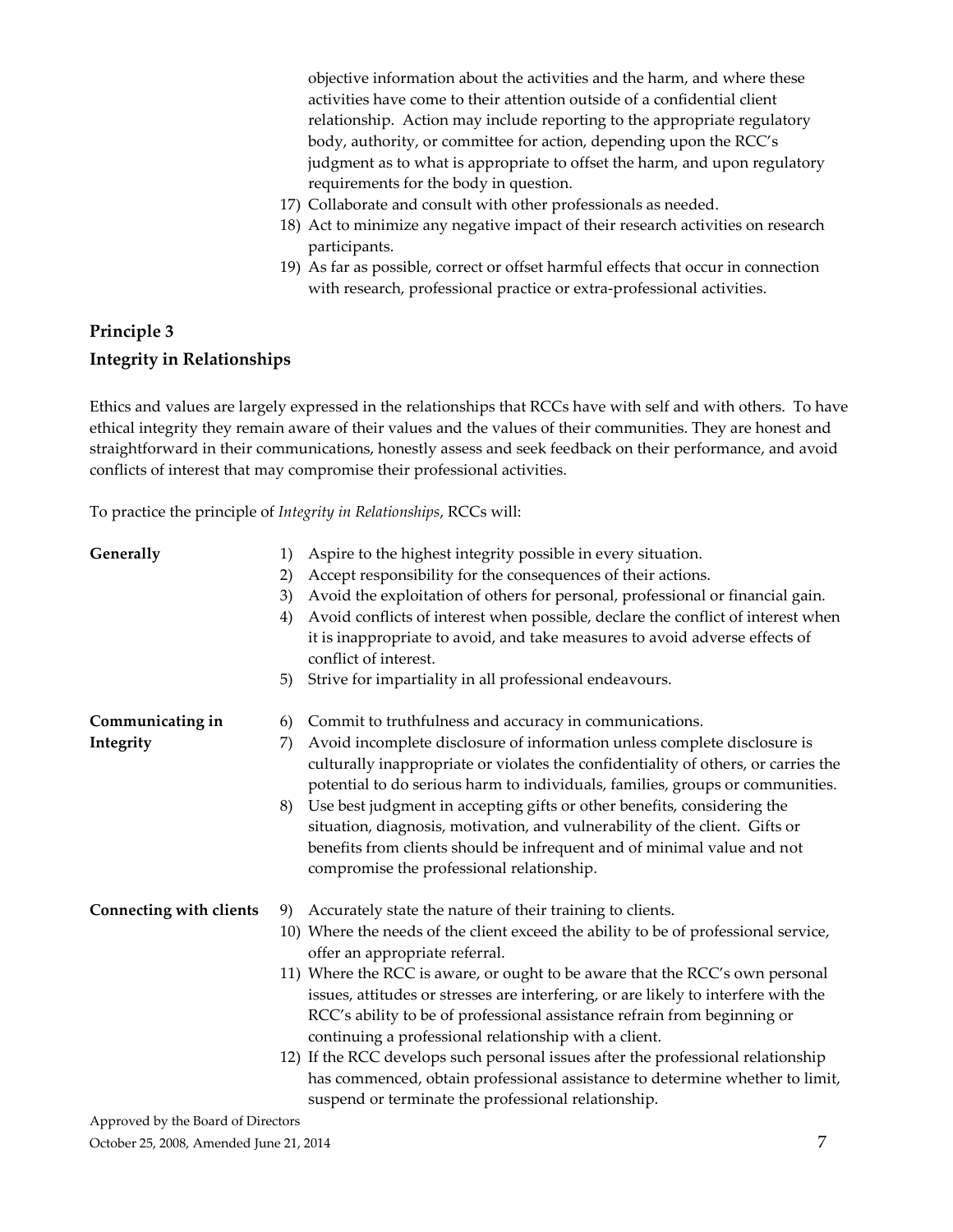13) If it becomes necessary to limit, suspend or terminate treatment, assist the client to obtain the services of another qualified professional.

### **Relationship as a conscious undertaking**

- 14) Not exploit or allow their professional relationships to be exploited in order to further personal, political or business interests at the expense of the best interests of the RCC, their clients, research participants, students, employers, or others.
- 15) Avoid beginning or continuing a professional relationship where they are aware, or should be aware, that harm may occur as a result of a current or previous psychological, familial, social, sexual, emotional, financial, supervisory, political, administrative or legal relationship with the client or a relevant person associated with or related to the client.
- 16) Avoid dual relationships or the perception of a dual relationship in circumstances where the existence of a dual relationship may adversely affect the professional relationship.
- 17) Where a dual relationship exists or is perceived to exist, take immediate and reasonable steps to address any resulting harm or the potential for such harm.
- 18) Recognize power differential that exists in the counselling relationship, and the potential for misuse or abuse, and therefore refrain from engaging in a sexual or other intimate personal relationship with any client, both during and within at least 24 months after the conclusion of treatment. The 24 month figure represents a **minimum.** The deeper the counselling relationship, the longer this period should be. The 24 month minimum period should be extended indefinitely if the situation, diagnosis or vulnerability of the client suggests the possibility of exploitation on the basis of trust and dependency established during the previous counselling relationship.
- 19) In particular, during and up to at least 24 months following the conclusion of the counselling relationship, refrain from:
	- Verbally or physically seductive behaviour towards the client or former client, directly or indirectly;
	- Sexual intercourse or other sexual behaviour with the client or former client;
	- Entering into a financial or other potentially exploitive relationship.
- 20) In recognition of the inevitable power differential that exists in an instructing or supervisory relationship, refrain from engaging in a sexual or any other intimate personal relationship with students, trainees or supervisees.
- 21) In particular, refrain from:
	- Any verbally or physically seductive behaviour towards the student, trainee or supervisee;
	- Sexual intercourse or other sexual behaviour with the student, trainee or supervisee;
	- Entering into any sort of relationship with a student, trainee or supervisee that a reasonable person would view as exploitive given the standard currently prevailing in the professional or academic community.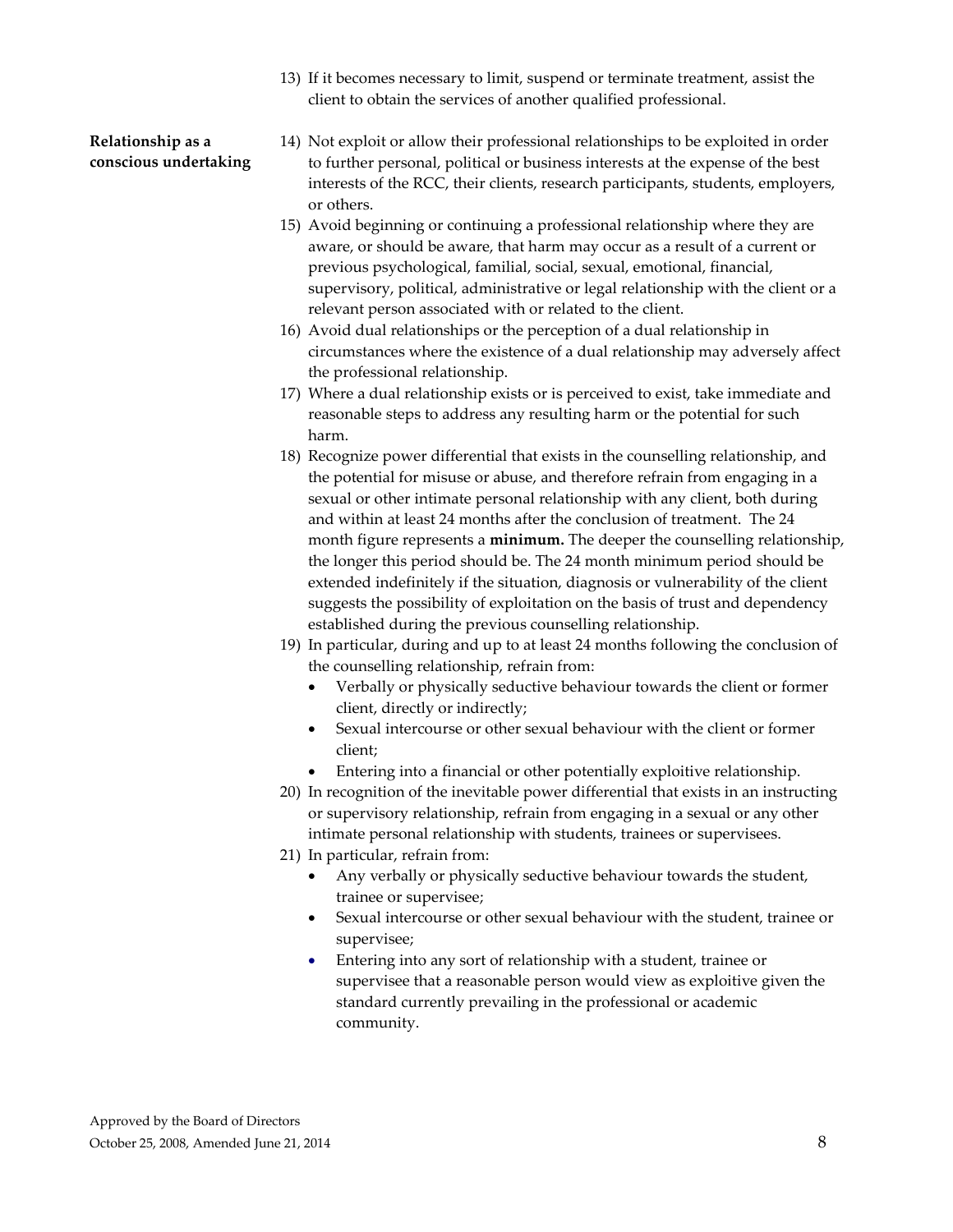# <span id="page-8-0"></span>**Principle 4 Responsibility to Society**

RCCs have a responsibility to the society in which they live and work and have dedicated themselves to the well being of human beings in that society. To practice the principle of *Responsibility to Society*, RCCs will:

<span id="page-8-1"></span>

| Ethical knowledge and<br>awareness                    | 1) | Develop and maintain awareness of their ethical responsibilities and<br>competencies.                                                                                                                                                                                                                                                                                                    |
|-------------------------------------------------------|----|------------------------------------------------------------------------------------------------------------------------------------------------------------------------------------------------------------------------------------------------------------------------------------------------------------------------------------------------------------------------------------------|
|                                                       | 2) | Adequately train students and supervisees in ethical responsibilities and<br>competencies.                                                                                                                                                                                                                                                                                               |
|                                                       | 3) | Challenge all RCCs, including oneself, to be personally accountable to the<br>values and ethical principles of the profession.                                                                                                                                                                                                                                                           |
|                                                       | 4) | Commit to continuous improvement, which includes sensitivity to the impact<br>of their own actions, openness to feedback and ideas, and correcting of their<br>own behaviour.                                                                                                                                                                                                            |
|                                                       | 5) | Understand the statutory, regulatory and common law framework that<br>governs the profession.                                                                                                                                                                                                                                                                                            |
| A holistic approach                                   | 6) | Recognize the need to work collaboratively with other agencies, professional<br>disciplines, and individuals in order to reasonably serve the best interests of<br>individuals, groups and society.                                                                                                                                                                                      |
| A scientific and<br>professional body of<br>knowledge | 7) | Take responsibility to increase scientific or practical knowledge within the<br>profession as a means of promoting the well being of society and all its<br>members.                                                                                                                                                                                                                     |
|                                                       | 8) | Accept responsibility to do what they can to ensure that oppressive laws and<br>structures are changed.                                                                                                                                                                                                                                                                                  |
|                                                       | 9) | Promote and advance ethical principles in research, professional and<br>educational activities.                                                                                                                                                                                                                                                                                          |
| <b>Establishing fees</b>                              |    | 10) Establish fees that are deemed fair and consistent with prevailing fee<br>structures in the community.                                                                                                                                                                                                                                                                               |
| Contribution of<br>professional skills                |    | 11) When considering the possibility of pro bono work, determine the most<br>appropriate and beneficial use of their time and talents to help meet the<br>discipline's collective responsibility to society. In doing so RCCs should take<br>into account the need for reasonable boundaries, and the appropriate balance<br>for their own circumstances between pro bono and paid work. |
| <b>Social Responsibility</b>                          |    | 12) Avoid engaging in dishonourable or questionable conduct that casts doubt<br>on the RCC's professional integrity or competence, or reflects adversely on<br>the integrity of the counselling profession.                                                                                                                                                                              |